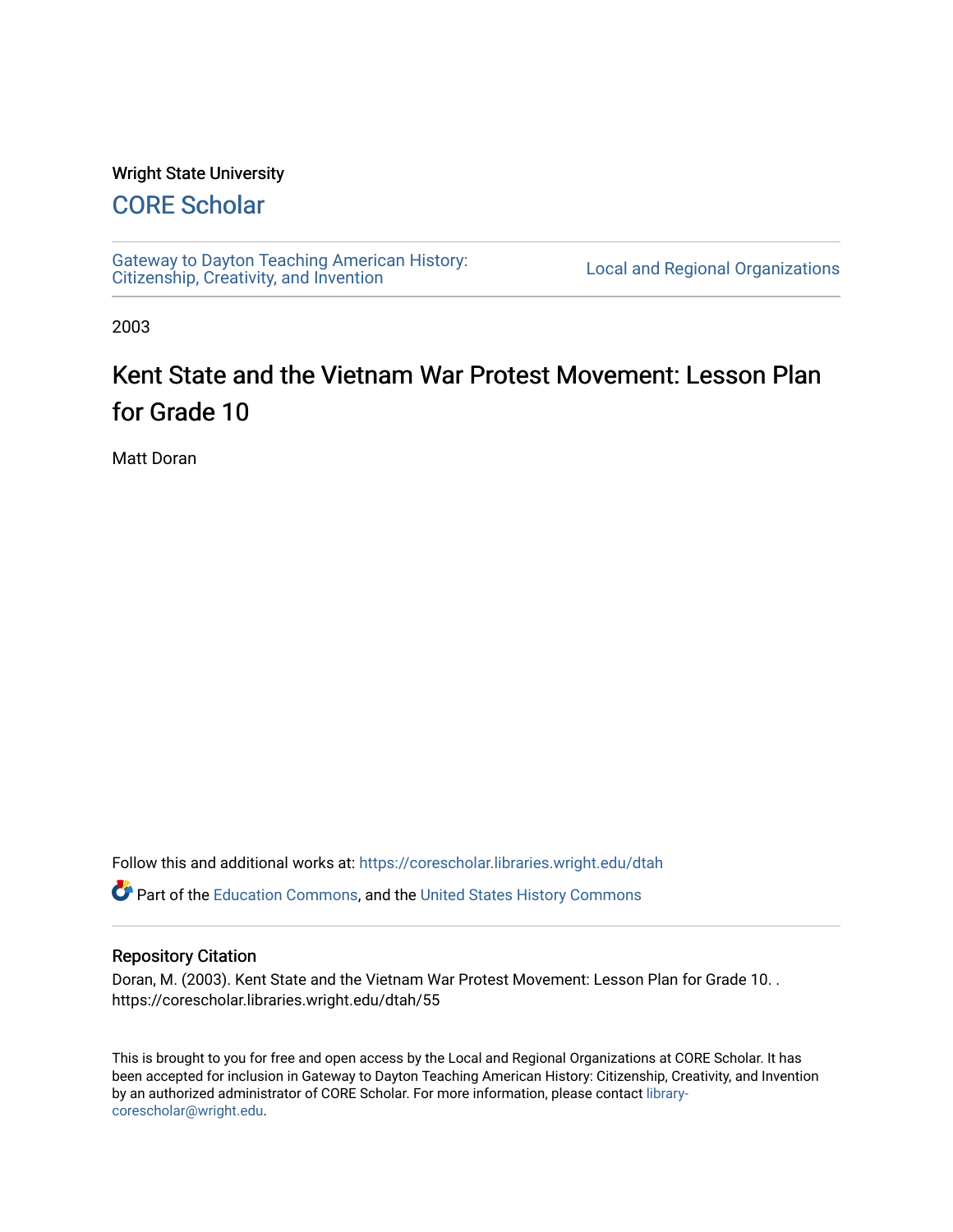# **Lesson Plans Kent State and the Vietnam War Protest Movement**

**Author:** Matt Doran

**Grade(s):** 10 **Suggested Time:** 4-6 class periods

## **Materials**

Microsoft PowerPoint Windows Media Player or Real One Player Windows Movie Maker Internet Explorer or Netscape Communicator Word Processing Program Desktop or notebook computer Digital Projector External Audio speakers **VCR** *The Americans,* p. 722-755 *World History: Patterns of Interaction, p. 866-867 The Americans, Reading Study Guide* for Chapter 22 Excerpts from the History Channel Documentary *The Century*  Video from Newschannel 4 on the 30th Anniversary of the Kent State shootings

# **Core Instruction**

# *Preview Activity*

Stand Up and Speak Out!

Students complete the following assignment in the Interactive Student Notebook. What issues are important to you? Make a list of issues that are important enough for you to speak out on or protest. Select one of those issues from your list and sketch a poster you would use at a rally for this cause.

*Multiple Intelligence Teaching Strategies:* 

Social Studies Skill Builder

As a class examine and interpret political cartoons on the Vietnam War. Identify the symbols and caricatures used in each cartoon and draw conclusions about the cartoonists' message and point-of-view on the Vietnam War.

Visual DiscoverylWriting for Understanding

1. Slide Show of Vietnam War Protest - Teacher presents a slide show with the title "The Vietnam War in Pictures." The slide show begins with several recent pictures of the Ohio State campus, then asks students what the relationship is between the pictures and the Vietnam War. The teacher then explains each photo and its relationship to the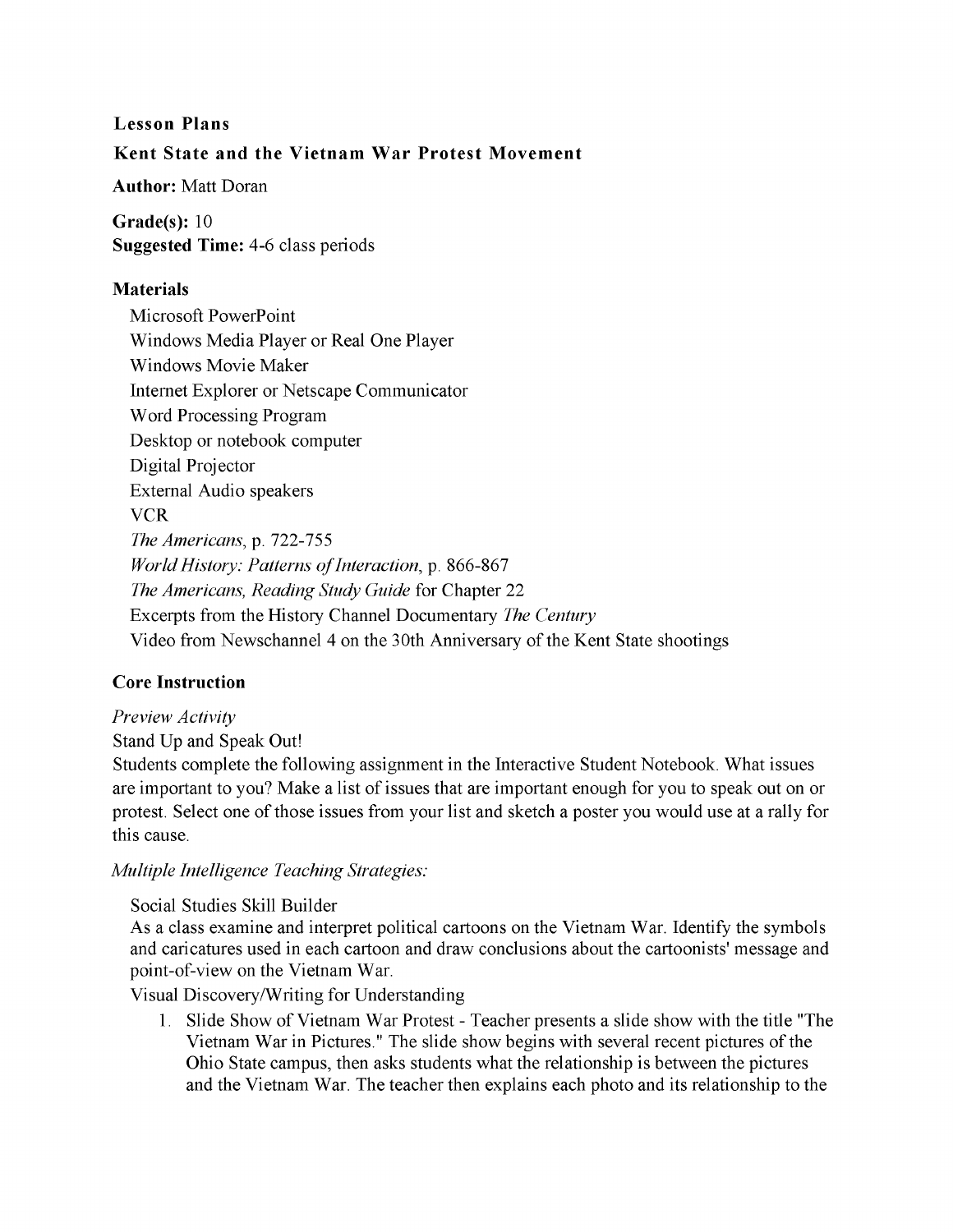April 30, 1970 campus protest. The slide show concludes with campus protest photos from Ohio Memory and Ohio Pix.

- 2. Spiral Questions Teacher uses projector to show photographs from Kent State. Show photographs together, and individual close-ups for several minutes. Students work alone or in pairs to answer the spiral questions on three photographs from the May 4th, 1970 Kent State Protest.
- 3. Act-it-out Students work in groups to recreate the scene from one of the photographs in the Kent State collection. Students create a script and use the appropriate props to bring the image alive to the class.

Musical Intelligence

- 1. Kent State Video Students watch a video clip from a Newschannel 4 story on the 30th anniversary of the May 4 tragedy at Kent State. Students then view a slide show of Kent State protest photos (from Ohio Memory and Ohio Pix) with the words and music from the Crosby, Stills, Nash and Young song "Four Dead in Ohio." (Visual Discover/Musical Intelligence)
- 2. Other Songs of Protest Teacher distributes words to "Eve of Destruction," "Get Together," "For What Its Worth" and "Universal Soldiers." Students listen to the songs as they read the lyrics. (Musical Intelligence)

### Response Group

Students work in pairs to debate the Vietnam War. One partner argues the point-of-view of a pro-war hawk while the other partner plays the role of anti-war dove.

#### *Processing Assignment*

Students create a digital movie tribute about the Kent State tragedy. Project criteria and directions:

Task:

You have been appointed by Students for a Democratic Society (SDS) to create a video tribute to the students who lost their lives on May 4, 1970 at Kent State. Your video must include photos with a narration in poem or song.

Process:

- 1. Create an original song or poem of protest. The song or poem should have a clear antiwar message and my also use specific references to the Vietnam War and the Kent State tragedy. The song or poem should be long enough to play through a video of about 2 minutes. **In** this poem or song you need to use at least 3 poetic devices discussed in literature class.
- 2. Use images from the Ohio Memory Project and/or Ohio Pix to create your video presentation. Include at least 10 images in your video. Save the images into a folder on Netshar (drive G), then import the images into Windows Movie Maker. Next, add the images to the storyboard on Windows Movie Maker. Record your poem or song and add it to the timeline in Movie Maker.

# **Assessment**

*Core Theme Spiral Questions:* (Questions to be answered in complete sentences)